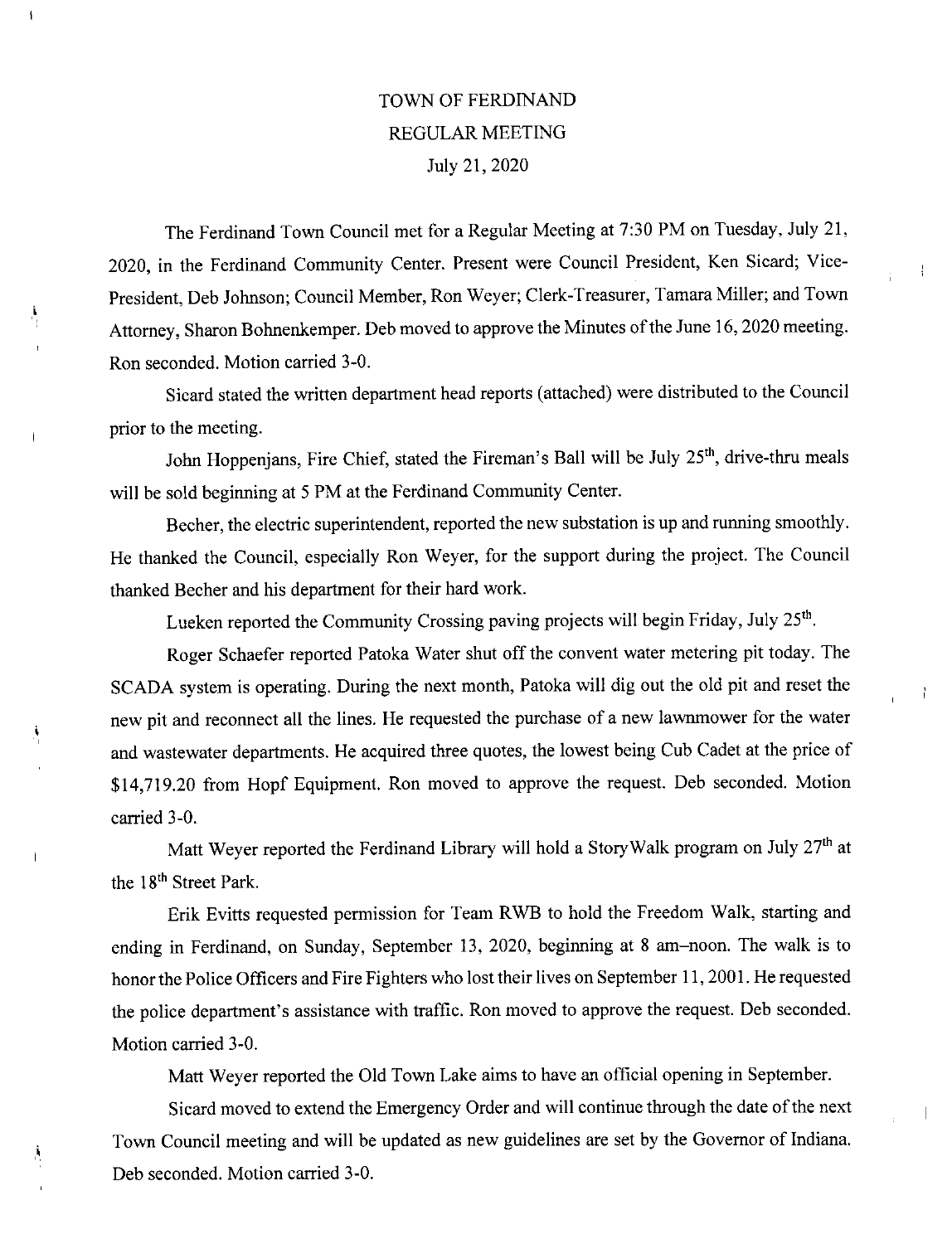Lueken reported the Town Clean-Up dates will be August 11-13, 2020.

Ą

j,

 $\mathbf i$ 

Ordinance 2020-10, an Ordinance Amending Salary Ordinance 2019-30 Regarding Salaries, Compensation and Wages for Elected Officials, Appointees and Employees for Elected Official, Appointees and Employees increasing the salazy of Ryan Ernst to \$23.52 per hour effective July 17, 2020, was introduced. Deb moved to adopt the Ordinance at the meeting it was introduced. Ron seconded. Motion carried 3-0.

Ron moved that Ken be given authority to sign and that the Town accepted receipt of an amended Guaranty from NextEra as the current one on file was fora 2-year period that expired in July 2020. The new expiration date is July 7, 2022. Deb seconded. Motion carried 3-0.

Bohnenkemper stated the certificate of insurance was received and all paperwork has been completed for the Safe Haven Baby Box.

Miller stated the Substance Abuse Council requested a waiver of shelter house rental fees of \$50 for their meeting on August 27, 2020. Sicard moved to approve. Deb seconded. Motion carried 3-0. They will remove all trash created during their event.

Sicazd stated social distancing requirements are in effect for the Senior Citizens Center. Letters were sent to the Daughters of Isabella, Generations, and Senior Citizens Inc. outlining the restrictions currently in place and cleaning procedures.

 $\mathbf{1}$ 

Bohnenkemper stated the town received a request for a release of lien for a closing. The clean-up lien was paid. Ron moved to allow Sicard and Miller to sign for the Town to release the lien. Deb seconded. Motion carried 3-0.

Sicard addressed the intersection at 285 East and 5<sup>th</sup> Street. After reviewing options, a plan was discussed for Lueken to relocate the stop sign on Sunrise Drive closer to 5<sup>th</sup> street and have "STOP" painted on the pavement. Moving the stop sign will improve the driver's visibility to the east and west. Ken moved to approve the plan. Deb seconded. Motion carried 3-0.

Bohnenkemper stated that ANR Pipeline has a completion date of July 24, 2020, at which time a walkthrough shall be done and a release needs to be signed. Deb moved to approve Sicard and Miller to sign the release after the walkthrough if Lueken is satisfied. Ron seconded. Motion carried 3-0.

Sicazd reported the Town Hall exterior renovation project will be reviewed by the Council as part of the budget process. Universal provided cost estimates.

The October 2020 Rosenvolk is still being discussed.

Miller stated the July 2020 utility invoices will be mailed by Boycemail. Bills will be delivered in an envelope; past usage will be shown in graph form. Bills will continue to be calculated and processed in-house.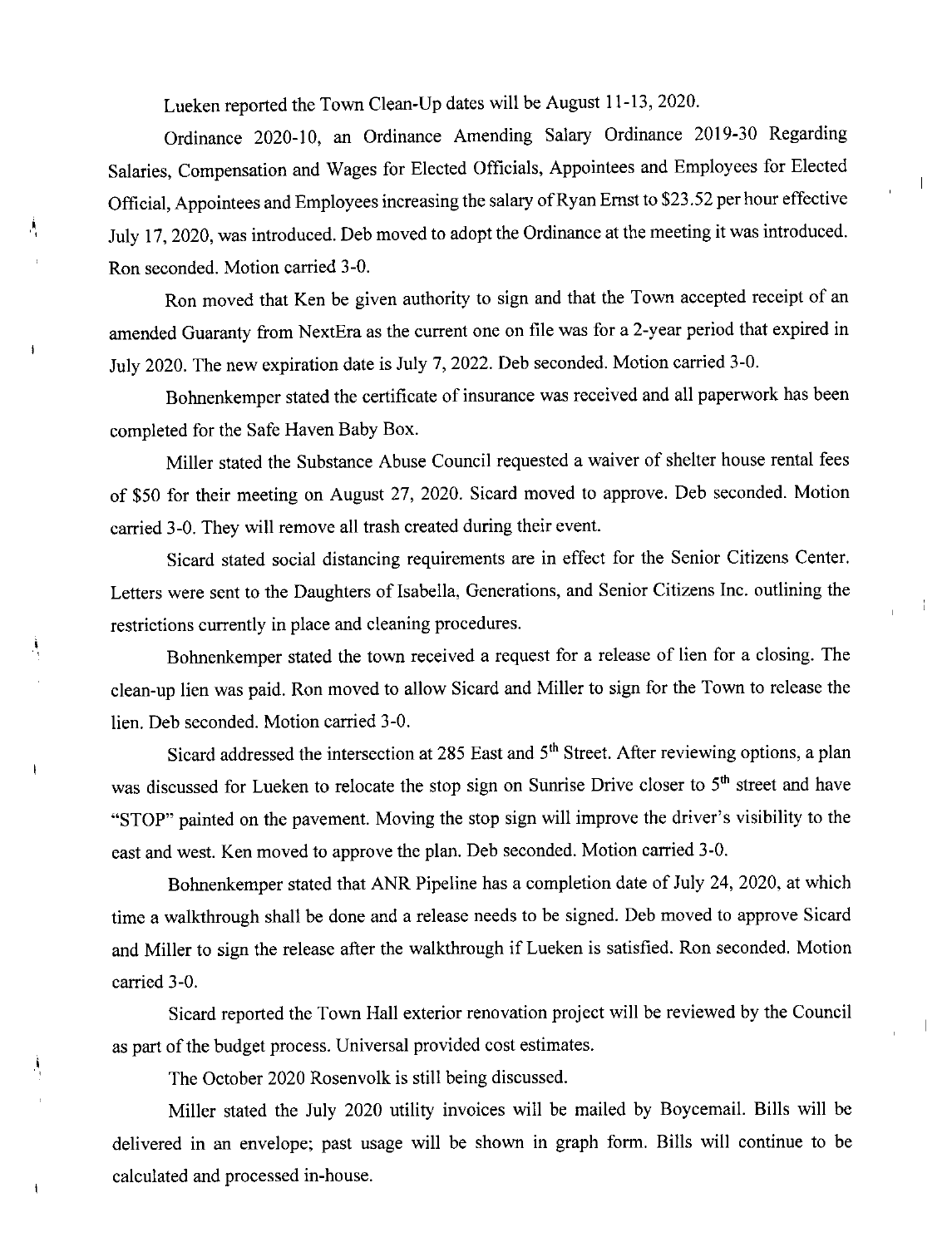Sicard stated, at this point, it appears the second round of Community Crossing grants will not take place at this time.

Bohnenkemper and James are working with New Focus to finalize the employee handbook and if Council weighs in on a few things to consider, it might be ready for department heads to review by the August meeting.

Ron moved to allow Bohnenkemper to submit the Frontier bankruptcy proof of claim, for the Frontier utility bill up to the date of their bankruptcy filing. Deb seconded. Motion carried 3-0.

Deb moved to approve regular claims. Ron seconded. Motion carried 3-0.

Sicard stated Town Council Meetings, BZA and Plan Commission will meet at the Community Center through the end of the year. Park Board and Economic Development will meet at the Town Hall. Social distancing guidelines will be followed and face coverings will be required.

The following announcements were read:

## ANNOUNCEMENTS:

i

À

i

Town Council Meeting Town Council Budget Meeting BZA —Special Meeting Plan Commission Park Board Economic Development Comm. Spring Clean Up

Tuesday Wednesday Wednesday Wednesday Wednesday **Monday** 

August 18, 2020 at 7:30 PM July 22, 2020 at 6:00 AM July 29, 2020 at 6:30 PM August 26, 2020 at 7:00 PM August 12, 2020 at 4:30 PM August 17, 2020 at 6:00 PM August 11-13, 2020

Deb moved to adjourn. Ron seconded. Motion carried 3-0. Meeting adjourned at 8:25 PM.

ATTEST:

M Miller  $\epsilon$ 

Clerk-Treasurer

FERDINAND TOWN COUNCIL  $\frac{P_{\text{max}}}{P_{\text{max}}}\frac{P_{\text{max}}}{P_{\text{max}}}$ 

 $\frac{\Delta v}{\Delta t}=\frac{\Delta v}{\Delta t}$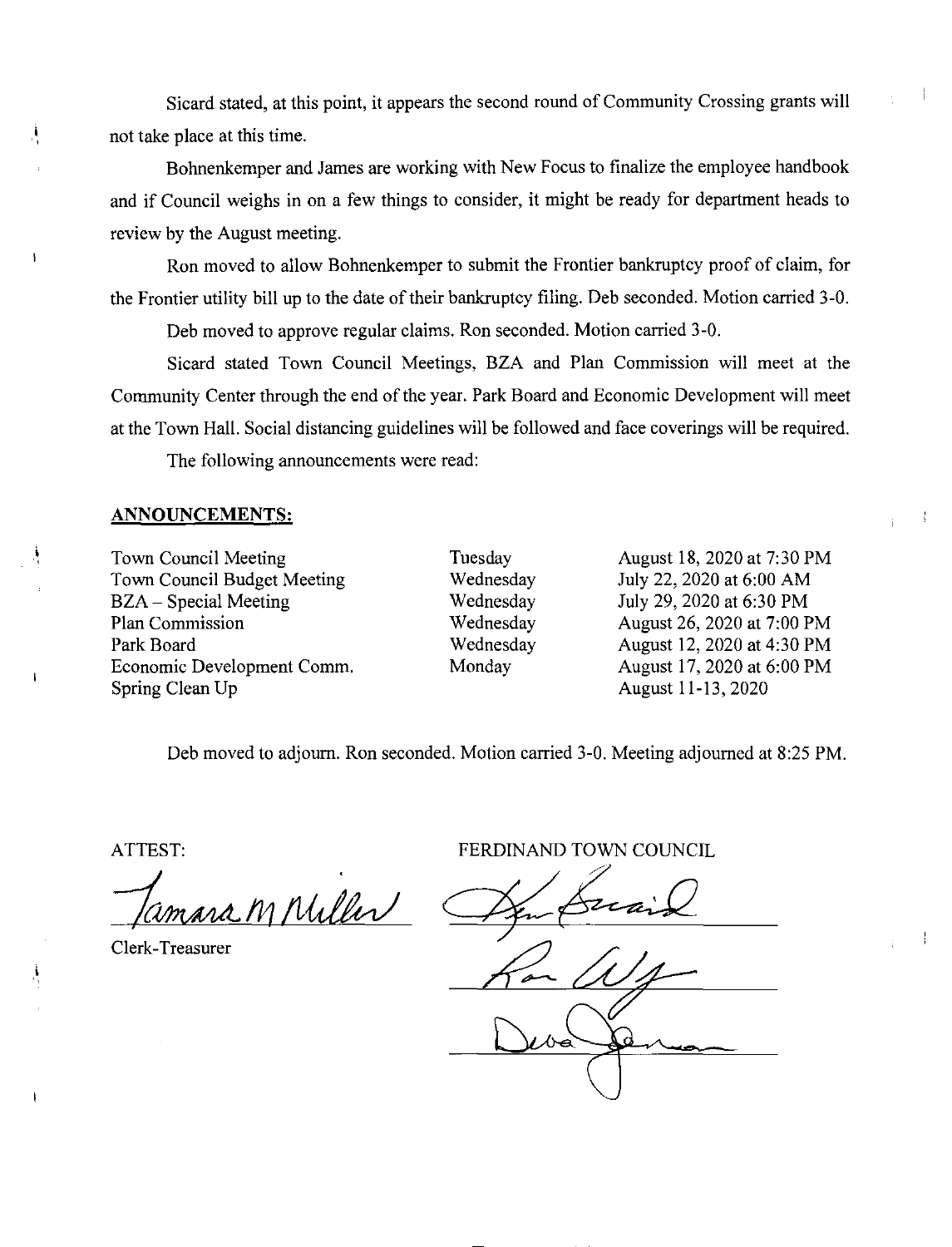## Ferdinand Police Department

 $243 W 10$ th Street, Ferdinand Indiana 47532 Phone: 812-367-1806 / Fax: 812-998-2094

| <b>Chief of Police: Lloyd Froman</b> |                           | <b>Assistant Chief: Brian Seffernick</b> |                         |  |  |  |  |  |  |  |  |  |
|--------------------------------------|---------------------------|------------------------------------------|-------------------------|--|--|--|--|--|--|--|--|--|
| <b>Total Calls For Service</b>       | 199                       |                                          |                         |  |  |  |  |  |  |  |  |  |
| Miles Driven                         | 4640                      | <b>Calls For Service Report</b>          | <b>ALLINARD</b>         |  |  |  |  |  |  |  |  |  |
| <b>Total Gallons</b>                 | 396                       | <b>June 2020</b>                         | <b>POLICE</b>           |  |  |  |  |  |  |  |  |  |
| Average MPG                          | 11.71717                  |                                          |                         |  |  |  |  |  |  |  |  |  |
| <b>Complaint Type</b>                | <b>Total</b>              | <b>Complaint Type</b>                    | <b>Total</b>            |  |  |  |  |  |  |  |  |  |
| Alarm                                | 9                         | Missing Person Adult/Child               | $\bf{0}$                |  |  |  |  |  |  |  |  |  |
| Animal Complaint                     | 6                         | Parking Violation                        | $\overline{0}$          |  |  |  |  |  |  |  |  |  |
| <b>Assist Other Agency</b>           | 6                         | Property Lost/Found/Recovered            | $\overline{0}$          |  |  |  |  |  |  |  |  |  |
| Battery/ Assault                     | 1                         | Protective/Restraining Order             | $\bf{0}$                |  |  |  |  |  |  |  |  |  |
| Burglary (attempted)                 | $\bf{0}$                  | Prowler (report of)                      | $\bf{0}$                |  |  |  |  |  |  |  |  |  |
| <b>Burning Complaint</b>             | 1                         | Report to Station                        | $\overline{\mathbf{3}}$ |  |  |  |  |  |  |  |  |  |
| Child Abuse/Neglect                  | $\bf{0}$                  | <b>Return Messages</b>                   | 39                      |  |  |  |  |  |  |  |  |  |
| Civil Matter /Dispute                | $\bf{0}$                  | <b>State Dispatch</b>                    | 16                      |  |  |  |  |  |  |  |  |  |
| <b>Citizen Assist</b>                | $\overline{\mathbf{4}}$   | Scam                                     | $\overline{3}$          |  |  |  |  |  |  |  |  |  |
| Debris in Roadway                    | $\overline{2}$            | <b>Security Check</b>                    | $\overline{0}$          |  |  |  |  |  |  |  |  |  |
| Disabled/Stranded Vehicle            | $\overline{2}$            | Suicide/or a Suicidal Person             | $\overline{0}$          |  |  |  |  |  |  |  |  |  |
| Disturbance/Disorderly Person        | $\bf{0}$                  | Suspicious Person/Vehicle                | $\overline{0}$          |  |  |  |  |  |  |  |  |  |
| Drug Complaint                       | $\bf{0}$                  | Theft                                    | $\overline{2}$          |  |  |  |  |  |  |  |  |  |
| Domestic Problem                     | 6                         | <b>Traffic Control</b>                   | $\overline{1}$          |  |  |  |  |  |  |  |  |  |
| Escort                               | 8                         | <b>Traffic Warnings</b>                  | 32                      |  |  |  |  |  |  |  |  |  |
| Eviction                             | $\bf{0}$                  | <b>Traffic Citations</b>                 | 6                       |  |  |  |  |  |  |  |  |  |
| <b>Extra Patrol</b>                  | $\boldsymbol{0}$          | Trespassing                              | $\overline{2}$          |  |  |  |  |  |  |  |  |  |
| Fight                                | $\bf{0}$                  | Threats/Intimidation                     | $\overline{0}$          |  |  |  |  |  |  |  |  |  |
| <b>Finger Printing</b>               | $\bf{0}$                  | Vandalism                                | $\bf{0}$                |  |  |  |  |  |  |  |  |  |
| Fire                                 | $\mathbf{1}$              | Vehicle Accident                         | 8                       |  |  |  |  |  |  |  |  |  |
| General Information                  | 19                        | Vehicle Accident Leaving the Scene       | $\overline{\mathbf{0}}$ |  |  |  |  |  |  |  |  |  |
| Gun Permit                           | $\pmb{0}$                 | Vehicle Check                            | $\overline{4}$          |  |  |  |  |  |  |  |  |  |
| Harassment                           | ĺ                         | Vehicle Lock Out                         | 12                      |  |  |  |  |  |  |  |  |  |
| Hazardous/Not Chemical               | $\bf{0}$                  | Warrant                                  | $\bf{0}$                |  |  |  |  |  |  |  |  |  |
| Investigation                        | 1                         | <b>Weather Related Problems</b>          | $\bf{0}$                |  |  |  |  |  |  |  |  |  |
| <b>Identity Theft</b>                | $\bf{0}$                  | <b>Welfare Check</b>                     | $\overline{1}$          |  |  |  |  |  |  |  |  |  |
| <b>Illegal Dumping</b>               | $\bf{0}$                  | 911 false calls                          | $\overline{3}$          |  |  |  |  |  |  |  |  |  |
| <b>Intoxicated Person</b>            | $\bf{0}$                  |                                          | $\bf{0}$                |  |  |  |  |  |  |  |  |  |
| Juvenile Incorrigible/Runaway        | $\bf{0}$                  |                                          |                         |  |  |  |  |  |  |  |  |  |
| Lines/ Poles Down                    | $\bf{0}$                  |                                          |                         |  |  |  |  |  |  |  |  |  |
| Lost/Stolen License Plate            | $\mathbf{0}^{\mathsf{T}}$ |                                          |                         |  |  |  |  |  |  |  |  |  |
| Mental Subject                       | $\pmb{0}$                 |                                          |                         |  |  |  |  |  |  |  |  |  |

 $\Lambda$ 

 $\stackrel{\text{\tiny 4}}{\rightarrow}$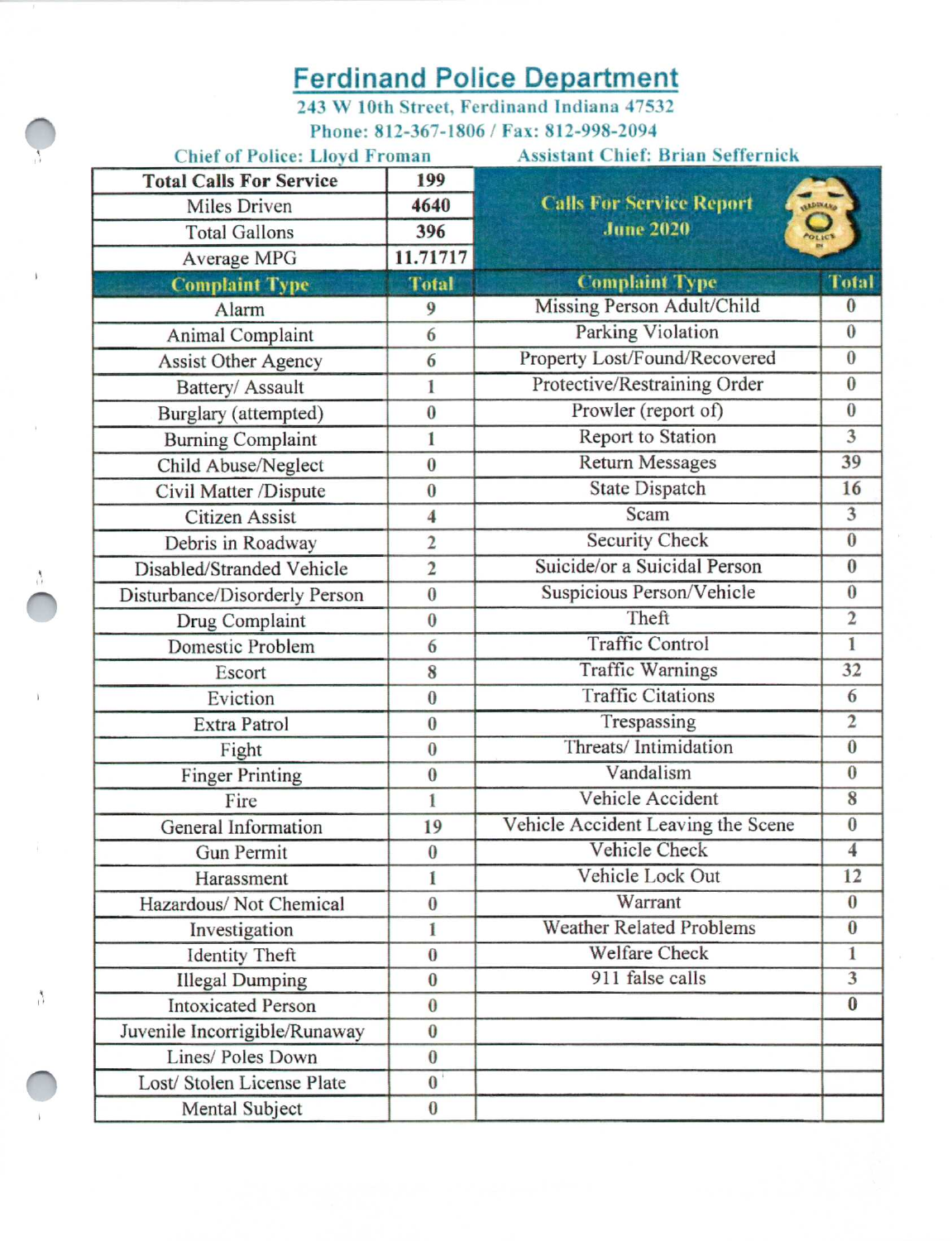| <b>Complaint Type</b>         | Lloyd Brian           |                       | Ted                      | Rot                   | Eric                                                                      | Tom                      | Christian                | <b>Joshua</b> | Kyle    |         |         |                 | Total                    |
|-------------------------------|-----------------------|-----------------------|--------------------------|-----------------------|---------------------------------------------------------------------------|--------------------------|--------------------------|---------------|---------|---------|---------|-----------------|--------------------------|
| Allarm                        |                       |                       | 3                        | 2                     | $\mathbf{r}$                                                              | $\mathbf{\mathbf{t}}$    |                          |               |         |         |         |                 | G)                       |
| <b>Animal Complaint</b>       | Ţ                     | $\sim$                | $\mathbf{z}$             |                       | $\overline{ }$                                                            |                          |                          |               |         |         |         |                 | $\circ$                  |
| <b>Assist Other Agency</b>    |                       |                       | $\sim$                   | 2                     |                                                                           | $\sim$                   |                          |               |         |         |         |                 | G                        |
| Battery/ Assault              |                       |                       |                          |                       |                                                                           | $\overline{\phantom{a}}$ |                          |               |         |         |         |                 | $\blacksquare$           |
| <b>Burglary (Attempted)</b>   |                       |                       |                          |                       |                                                                           |                          |                          |               |         |         |         |                 | $\circ$                  |
| <b>Burning Complaint</b>      |                       | 1                     |                          |                       |                                                                           |                          |                          |               |         |         |         |                 | $\overline{\phantom{a}}$ |
| <b>Child Abuse/Neglect</b>    |                       |                       |                          |                       |                                                                           |                          |                          |               |         |         |         |                 | $\circ$                  |
| Civil Matter / Dispute        |                       |                       |                          |                       |                                                                           |                          |                          |               |         |         |         |                 | $\circ$                  |
| <b>Citizen Assist</b>         |                       | 2                     | $\mathbf \mathbf +$      |                       | 1                                                                         |                          |                          |               |         |         |         |                 | 4                        |
| Debris In Roadway             |                       |                       |                          |                       | $\overline{\mathbf{c}}$                                                   |                          |                          |               |         |         |         |                 | $\sim$                   |
| Disabled/Stranded Vehicle     |                       |                       | $\overline{\phantom{0}}$ |                       |                                                                           |                          | H                        |               |         |         |         |                 | $\sim$                   |
| Disturbance/Disorderly Person |                       |                       |                          |                       |                                                                           |                          |                          |               |         |         |         |                 | $\circ$                  |
| <b>Drug Complaint</b>         |                       |                       |                          |                       |                                                                           |                          |                          |               |         |         |         |                 | $\circ$                  |
| Domestic problem              | $\mathbf{\mathbf{I}}$ | $\mathbf{\mathbf{1}}$ |                          | $\mathbf{\mathbf{f}}$ | $\overline{\phantom{0}}$                                                  | $\overline{ }$           | $\mathbf{\mathbf{f}}$    |               |         |         |         |                 | G                        |
| Escort                        | 3                     | 2                     |                          |                       | 3                                                                         |                          |                          |               |         |         |         |                 | $\infty$                 |
| Evicition                     |                       |                       |                          |                       |                                                                           |                          |                          |               |         |         |         |                 | $\circ$                  |
| Extra Patrol                  |                       |                       |                          |                       |                                                                           |                          |                          |               |         |         |         |                 | $\circ$                  |
| Fight                         |                       |                       |                          |                       |                                                                           |                          |                          |               |         |         |         |                 | $\circ$                  |
| <b>Finger Printing</b>        |                       |                       |                          |                       |                                                                           |                          |                          |               |         |         |         |                 | $\circ$                  |
| Fire                          |                       |                       |                          |                       | $\overline{\phantom{0}}$                                                  |                          |                          |               |         |         |         |                 | ᆏ                        |
| <b>General Information</b>    | $\overline{a}$        | 6                     | $\overline{ }$           | 1                     |                                                                           |                          | $\overline{\phantom{0}}$ |               |         |         |         |                 | 19                       |
| <b>Gun Permit</b>             |                       |                       |                          |                       |                                                                           |                          |                          |               |         |         |         |                 | $\circ$                  |
| Harrassment                   |                       |                       | $\mathbf{\mathbf{I}}$    |                       |                                                                           |                          |                          |               |         |         |         |                 | $\overline{\phantom{0}}$ |
| Hazardous/ Not Chemical       |                       |                       |                          |                       |                                                                           |                          |                          |               |         |         |         |                 | ۰                        |
| Investigation                 |                       |                       |                          |                       | $\mathbf{\mathbf{\mathbf{\mathbf{\mathbf{\mathbf{\mathbf{\mathbf{H}}}}}}$ |                          |                          |               |         |         |         |                 | $\blacktriangleleft$     |
| Indentity Theft               |                       |                       |                          |                       |                                                                           |                          |                          |               |         |         |         |                 | $\circ$                  |
| <b>Illegal Dumping</b>        |                       |                       |                          |                       |                                                                           |                          |                          |               |         |         |         |                 | $\circ$                  |
| Intoxicated Person            |                       |                       |                          |                       |                                                                           |                          |                          |               |         |         |         |                 | $\circ$                  |
| Juvenile Incorrigible/Runaway |                       |                       |                          |                       |                                                                           |                          |                          |               |         |         |         |                 | $\circ$                  |
| Lines/Poles Down              |                       |                       |                          |                       |                                                                           |                          |                          |               |         |         |         |                 | $\circ$                  |
| Lost/Stolen License Plate     |                       |                       |                          |                       |                                                                           |                          |                          |               |         |         |         |                 | $\circ$                  |
| <b>Total Calls</b>            |                       |                       |                          |                       |                                                                           |                          |                          |               |         |         |         |                 |                          |
| <b>Miles Driven</b>           |                       |                       |                          |                       |                                                                           |                          |                          |               |         |         |         |                 | 0                        |
| <b>Total Gallons</b>          |                       |                       |                          |                       |                                                                           |                          |                          |               |         |         |         |                 | O                        |
| Average MPG                   |                       |                       |                          | #####                 | #####                                                                     | #DIV/0!                  | #DIV/0!                  | #DIV/0!       | #DIV/0! | #DIV/0! | #DIV/0! | #DIV/0! #DIV/0! | #DIV/0!                  |

FERDINAND POLICE DEPARTMENT MONTHLY ACTIVITY REPORT

i.

 $\bar{t}$